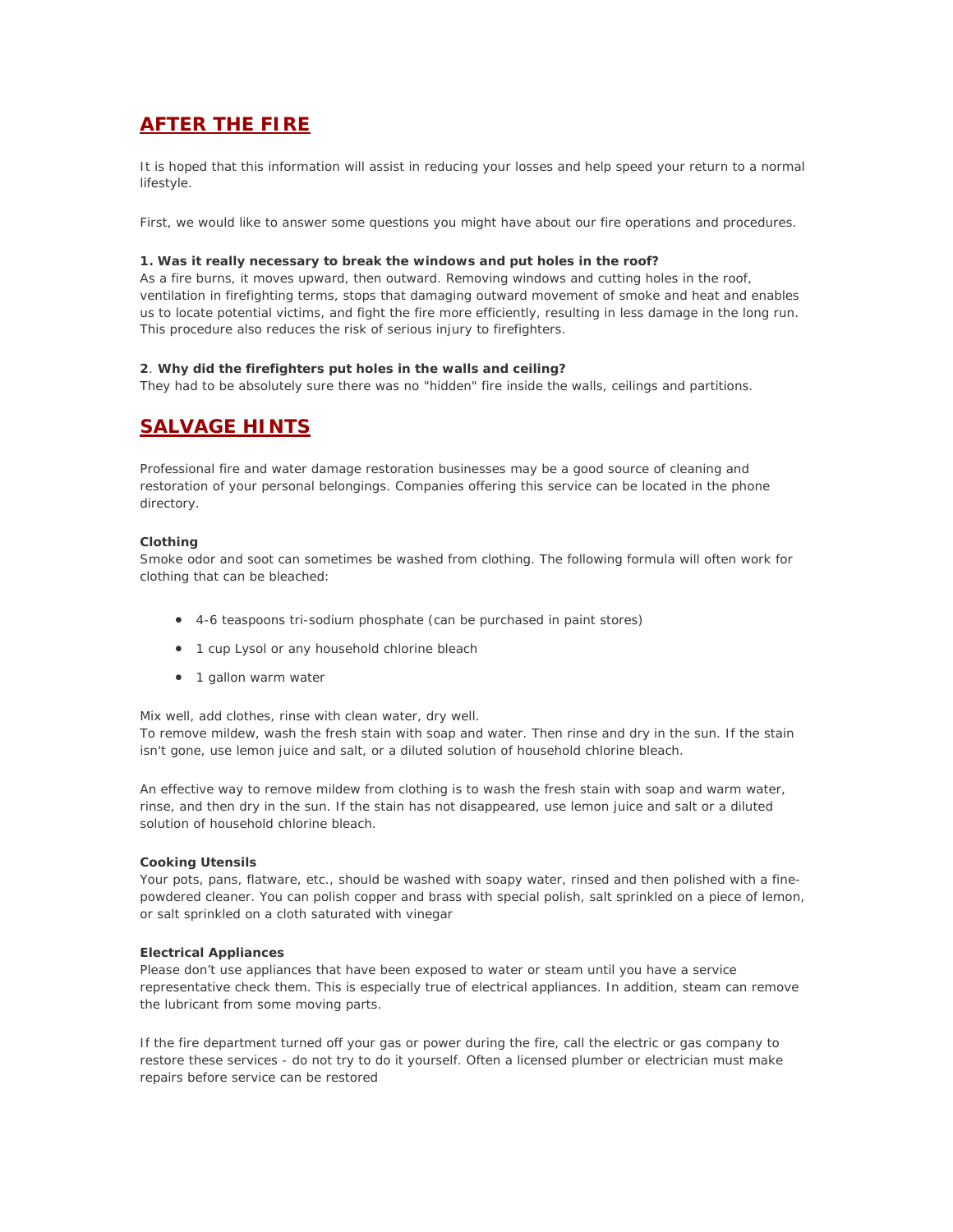### **Rugs and Carpets**

Rugs and carpets should be allowed to dry thoroughly. Throw rugs can be cleaned by beating, sweeping, or vacuuming, and then shampooing. Rugs should be dried as quickly as possible - lay them flat and expose them to a circulation of warm, dry air. A fan turned on the rugs will speed drying. Even though the surface seems dry, moisture remaining at the base of the tufts can quickly cause the rug to rot.

For information on cleaning and preserving carpets, call your carpet dealer or installer or a qualified carpet cleaning professional.

### **Leather and Books**

Wipe your leather goods with a damp cloth, then with a dry cloth. Stuff your purses and shoes with newspapers to retain their shape. Leave your suitcases open. Leather goods should be dried away from heat and sun. When leather goods are dry, clean with saddle soap. You can use steel wool or a suede brush on suede. Rinse leather and suede jackets in cold water and dry away from heat and sun.

Books can be dried by placing them on end with pages separated. Then they should be piled and pressed to prevent the pages from crinkling. Alternating drying and pressing will help prevent mildew until the books are thoroughly dry. If your books are very damp, sprinkle cornstarch or talc between the pages, leave for several hours, then brush off. A fan turned on the books will help them dry.

#### **Photographs**

Preserving damaged photographs is often very important to victims of fires, floods and other disasters. If photographs are not burned they can usually be saved. Never try to peel apart photographs that have stuck together. Always remember that photographs were originally developed in water solutions and then washed.

Soak the photos in clear, clean water and rinse carefully and thoroughly and let stuck photographs separate on their own. If they stay damp they can be damaged by mold. If you have quantities of wet photos, wrap them in plastic wrap and freeze them, then thaw them and wash them a few at a time. After washing the photos, dry them image side up on a smooth hard surface like a glass table or kitchen counter.

#### **Walls, Floors and Furniture**

To remove soot and smoke from walls, furniture and floors, use a mild soap or detergent or mix together the following solution:

- 4 to 6 tbsp. Tri-Sodium Phosphate
- 1 cup household cleaner or chlorine bleach
- 1 gallon warm water

Wear rubber gloves when cleaning with this solution. Be sure to rinse your walls and furniture with clear warm water and dry thoroughly after washing them with this solution.

Wash a small area of wall at one time, working from the floor up. Then rinse the wall with clear water immediately. Ceilings should be washed last. If the weather allows, open windows and use a fan to circulate air.

Do not repaint until walls and ceilings are completely dry.

Your wallpaper can also be repaired. Use a commercial paste to repaste a loose edge or section. Contact your wallpaper dealer or installer for information on wallpaper cleaners. Washable wallpaper can be cleansed like any ordinary wall, but care must be taken not to soak the paper. Work from bottom to top to prevent streaking.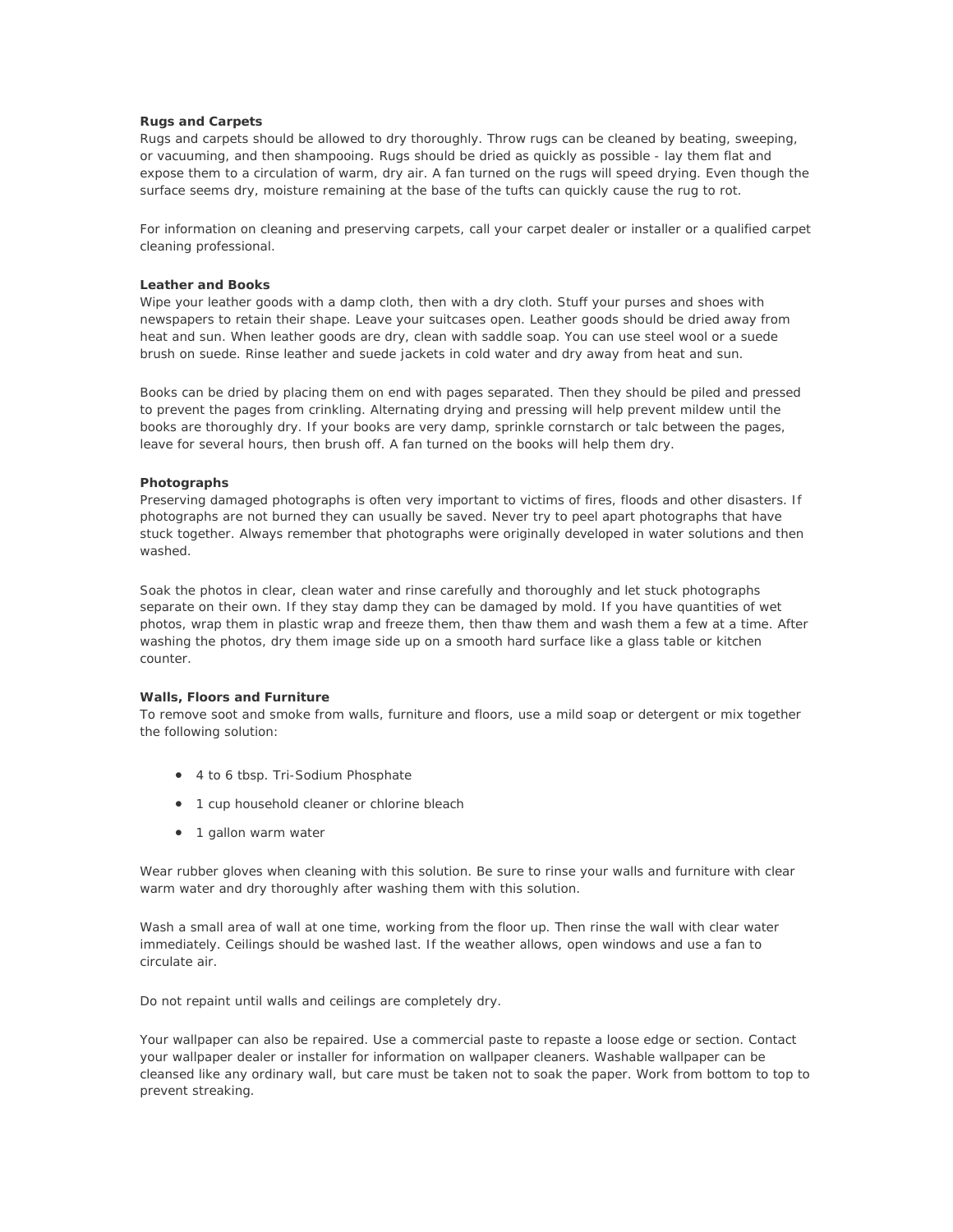# **Wood Furniture**

- Do not dry your furniture in the sun. The wood will warp and twist out of shape.
- Clear off mud and dirt.
- Remove drawers. Let them dry thoroughly so there will be no sticking when you replace them.
- Scrub wood furniture or fixtures with a stiff brush and a cleaning solution.
- Wet wood can decay and mold, so dry thoroughly. Open doors and windows for good ventilation. Turn on your furnace or air conditioner, if necessary.
- If mold forms, wipe the wood with a cloth soaked in a mixture of borax dissolved in hot water.

To remove white spots or film, rub the wood surface with a cloth soaked in a solution of 1/2 cup household ammonia and 1/2 cup water. Then wipe the surface dry and polish with wax or rub the surface with a cloth soaked in a solution of 1/2 cup turpentine and 1/2 cup linseed oil. Be careful - turpentine is combustible. Please remember, oily rags can start fires by spontaneous combustion. You do not want another fire. Put all used rags in an airtight metal container like a paint can and place outside away from your home.

You can also rub the wood surface with a fine grade steel wool pad dripped in liquid polishing wax, clean the area with a soft cloth and then buff.

# **DOCUMENTS**

Documents are very important to your well-being and can be damaged or destroyed as a result of a fire or other disaster. The following documents should be located if at all possible.

- Birth Certificate
- Credit Cards
- Driver's Licenses
- Title to Deeds
- Bank Book
- Stocks and Bonds
- Insurance Policies
- Wills
- Military Discharge Papers
- Medical Records
- Passports
- Death Certificate
- Payment Books
- Social Security Cards
- Warranties
- Marriage Papers
- Income Tax Records
- Divorce Decree
- Auto Registration
- Citizenship Papers
- Title Cards
- Animal Registration Papers
- Prepaid Burial Contract

A good investment is a fire-proof safe that is UL rated for a minimum of 1 hour @ 1700°F. This is usually enough time for firefighters to extinguish a blaze. You will then be able to recover your perserved documents when it is deemed safe.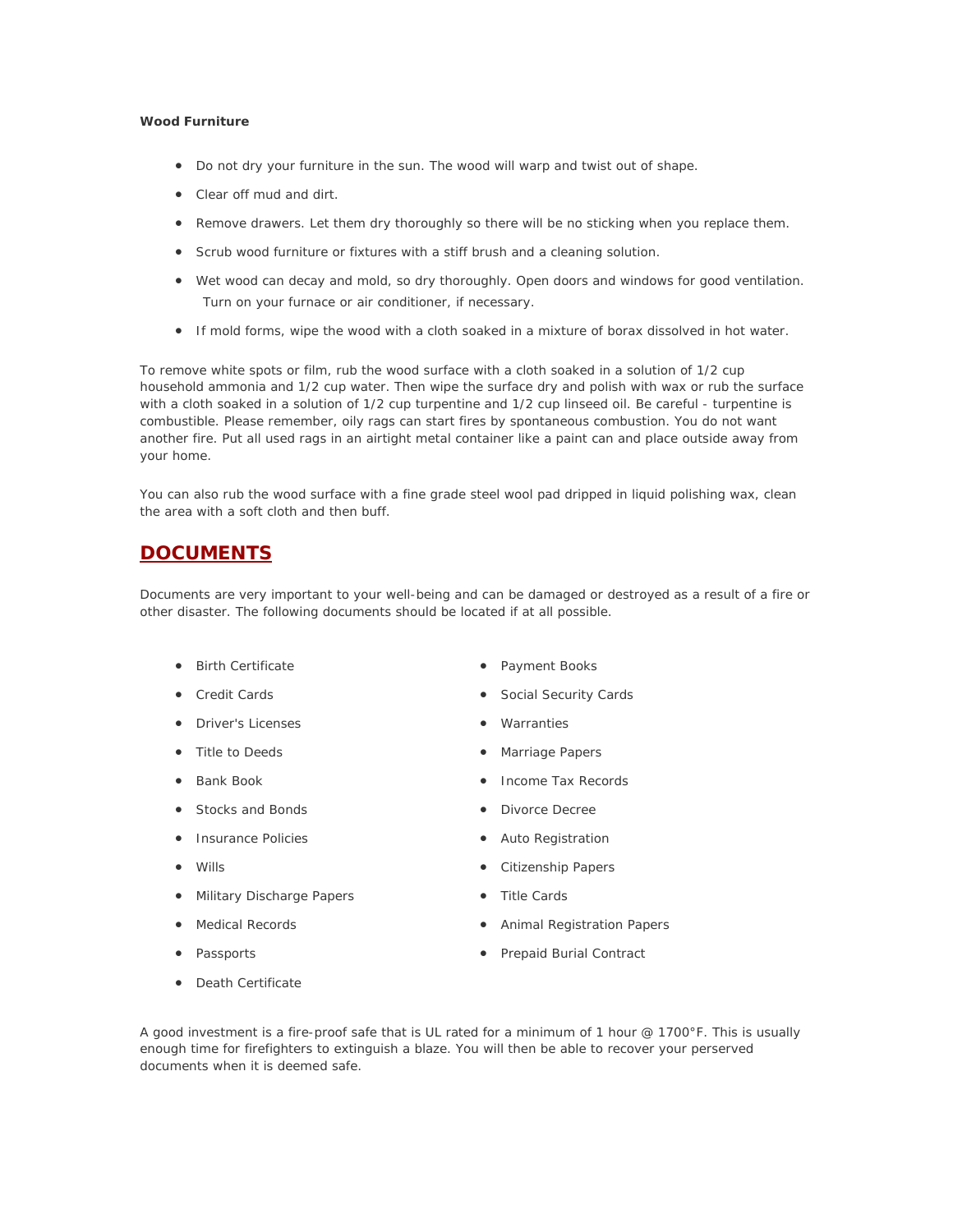# **MONEY REPLACEMENT**

If your U.S. Savings Bonds have been mutilated or destroyed, write to:

U.S. Treasury Department Bureau of Loans and Currency 537 W. Clark Street Chicago, Illinois 60605 ATTN: Bond Consultant

Include name(s) and address(s) on bonds, approximate date or time period when purchased, denominations and approximate number of each.

Mutilated currency can be mailed or personally delivered to the Bureau of Engraving and Printing. A letter should accompany the submitted currency and give the estimated value of the currency and explain how the currency was mutilated. All mutilated currency should be sent by "Registered Mail, Return Receipt Requested" to: Department of the Treasury, Bureau of Engraving and Printing, Office of Currency Standards, P.O. Box 37048, Washington, D.C. 20013. Insuring the shipment is the responsibility of the sender.

Include name(s) and address(s) on bonds, approximate date or time period when purchased, denominations and approximate number of each.

Mutilated currency can be mailed or personally delivered to the Bureau of Engraving and Printing. A letter should accompany the submitted currency and give the estimated value of the currency and explain how the currency was mutilated. All mutilated currency should be sent by "Registered Mail, Return Receipt Requested" to: Department of the Treasury, Bureau of Engraving and Printing, Office of Currency Standards, P.O. Box 37048, Washington, D.C. 20013. Insuring the shipment is the responsibility of the sender.

The Bureau's special currency examiners are usually able to determine the value of mutilated currency when it has been carefully packed and boxed as described below:

- Regardless of the condition of the currency, DO NOT disturb the fragments any more than is absolutely necessary.
- If the currency is brittle or inclined to fall apart, pack it carefully in plastic without disturbing the fragments, and place the package in a secure container.
- If the currency was mutilated in a purse, box, or other container, it should be left in the container to protect the fragments from further damage.
- If it is absolutely necessary to remove the fragments from the container, send the container along with the currency and any other contents that may have currency fragments attached.
- If the currency was flat when mutilated, do not roll or fold the notes.
- If the currency was in a roll when mutilated, do not attempt to unroll or straighten it out.

If coin or any other metal is mixed with the currency, carefully remove it. Any fused, melted, or otherwise mutilated coins should be sent for evaluation to the: Superintendent, U.S. Mint, P. O. Box 400, Philadelphia, PA 19105.

The amount of time needed to process each case varies with its complexity and the case workload of the examiner. For cases that are expected to take longer than four weeks to process, BEP will issue a written confirmation of receipt.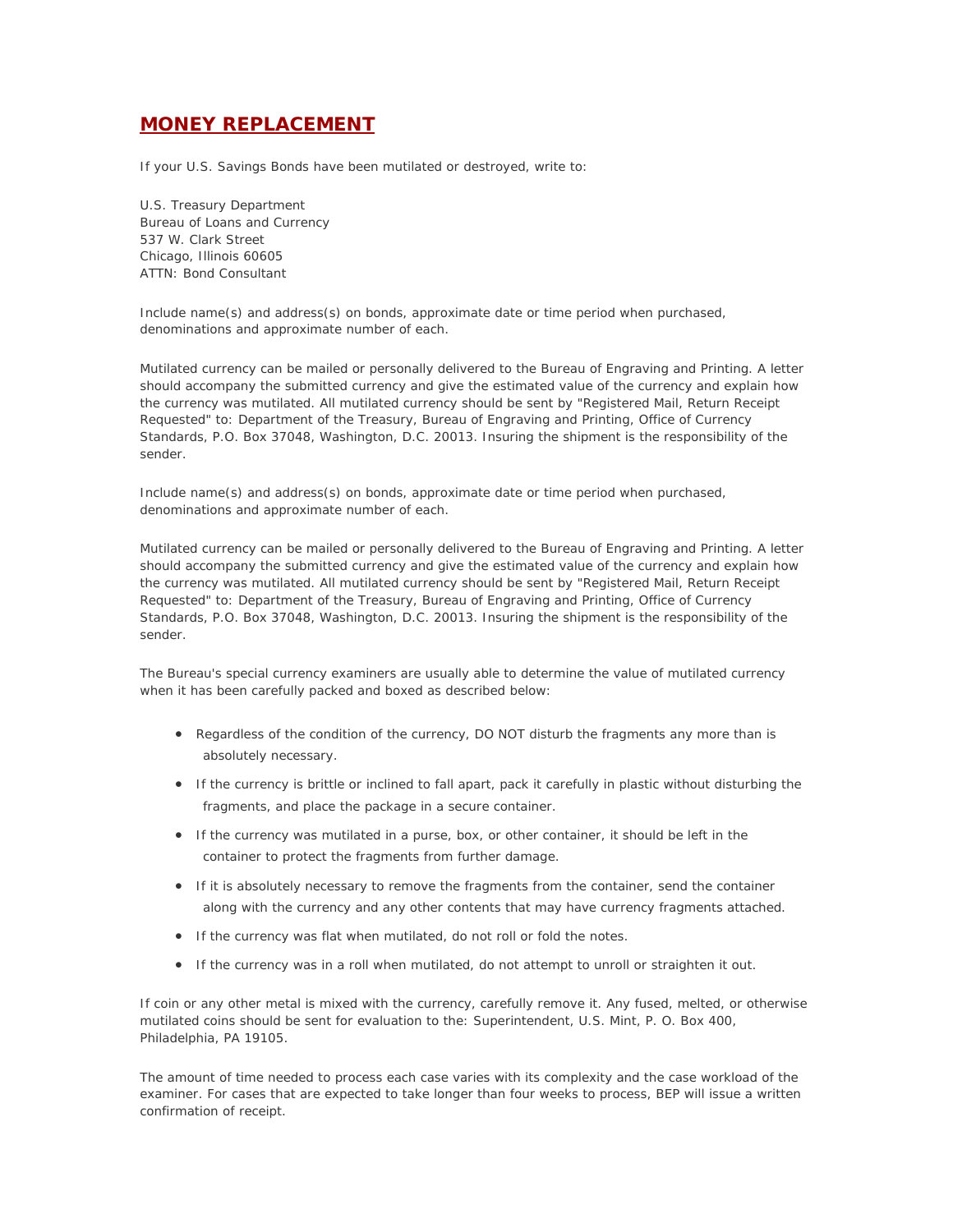- Birth Certificate
- Credit Cards
- Driver's Licenses
- Title to Deeds
- Bank Book
- Stocks and Bonds
- Insurance Policies
- Wills
- Military Discharge Papers
- Medical Records
- Passports
- Death Certificate
- Payment Books
- Social Security Cards
- **Warranties**
- Marriage Papers
- Income Tax Records
- Divorce Decree
- Auto Registration
- Citizenship Papers
- Title Cards
- Animal Registration Papers
- Prepaid Burial Contract

A good investment is a fire-proof safe that is UL rated for a minimum of 1 hour @ 1700°F. This is usually enough time for firefighters to extinguish a blaze. You will then be able to recover your perserved documents when it is deemed safe.

# **FOOD**

Wash your canned goods in detergent and water. Do the same for food in jars. If the labels come off, be sure you mark the contents on the can or jar with a grease pencil. Don't use canned goods when cans have bulged or are dented or rusted.

If your home freezer has stopped running, you can still save the frozen food:

- Keep the freezer closed. Your freezer has enough insulation to keep food frozen for a least one day - perhaps as many as two or three days.
- Move your food to a neighbor's freezer or commercial freezer firm
- wrap the frozen food in newspapers and blankets, or use insulated boxes.

If your food has thawed, observe the following procedures:

- Fruits can be refrozen if they still taste and smell good. Otherwise, if the fruits are not spoiled, they can be eaten at once.
- Do not refreeze vegetables if they have thawed completely. Refreeze only if there are ice crystals in the vegetables.
- If your vegetables have thawed and cannot be used soon, throw them out. If you have any doubts whether your vegetables are spoiling, throw them out
- Meats may by refrozen (if ice crystals remain) but cook thoroughly before eating.

Refrigerators and freezers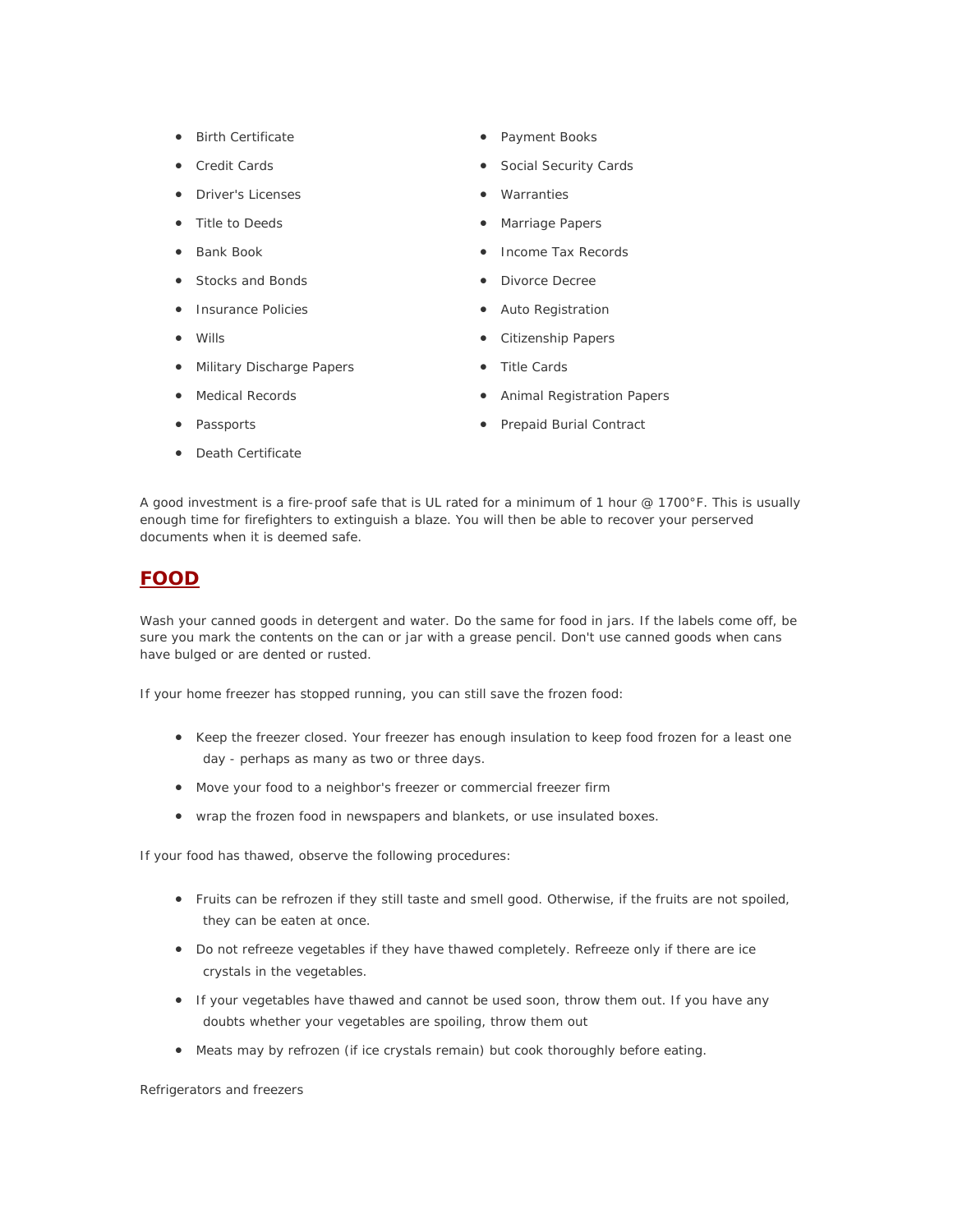To remove odor from your refrigerator or freezer, wash the inside with a solution of baking soda and water or use one cup of vinegar or household ammonia to one gallon of water. Some baking soda in an open container or a piece of charcoal can be placed in the refrigerator to absorb odor.

# **CAUTION:**

When cleaning or discarding any refrigerator or freezer **BE SURE THE DOORS ARE REMOVED OR SECURED AGAINST CLOSING ON A YOUNG CHILD!** 

# **INSURANCE CONTACTS**

Notify your insurance agent as soon as possible. If you are unable to reach your agent or insurance company, most policies require you to have your home secured against vandalism and looting, and allow advanced funds for your family to find lodging. Keep all receipts, in order to be reimbursed by your insurance company. If possible, do not disturb or remove any items before the insurance adjuster arrives.

Some insurance policies provide for additional living expenses until you are able to move back home. You must keep receipts for all expenditures.

If you are a tenant, contact the resident manager, the owner or the owner's insurance agent. It is the owner's responsibility to prevent further loss to the site. See that your personal belongings are secure either within the building or by moving them to another location, such as the home of a relative or friend. Contact your own insurance agent to report the loss. The property owner's insurance, in most cases, will not cover the loss of your personal belongings.

# **Insurance and Other Assistance:**

- Contact your insurance company as soon as possible
- If you are renting, contact the property owner or the owner's insurance company.
- If you are not insured, contact your lawyer or the IRS for directions.
- Contact the **American Red Cross** for disaster relief services.

| Company                              | <b>Main claims number</b>                                 |
|--------------------------------------|-----------------------------------------------------------|
| AIG Insurance Co.                    | Personal: (800) 562-2208<br>Business: (877) 366-8423      |
| Allied Mutual Insurance Co.          | (800) 282-9445                                            |
| Allstate Insurance Co.               | (800) 386-6126                                            |
| Amco Insurance Co.                   | (800) 282-9445                                            |
| American Casualty Co.                | (800) 437-8854                                            |
| American Economy Insurance Co.       | (888) 557-5010                                            |
| American Employers Insurance Co.     | In Mass.: (800) 284-6730<br>Outside Mass.: (508) 549-9147 |
| American Family Mutual Insurance Co. | (800) 374-1111                                            |
| American Home Assurance Co.          | Personal: (800) 562-2208<br>Business: (877) 366-8423      |
| American International Ins Co.       | (800) 562-2208                                            |
| American States Insurance Co.        | (888) 557-5010                                            |
| Anthem Casualty Insurance Co.        | (800) 537-5568                                            |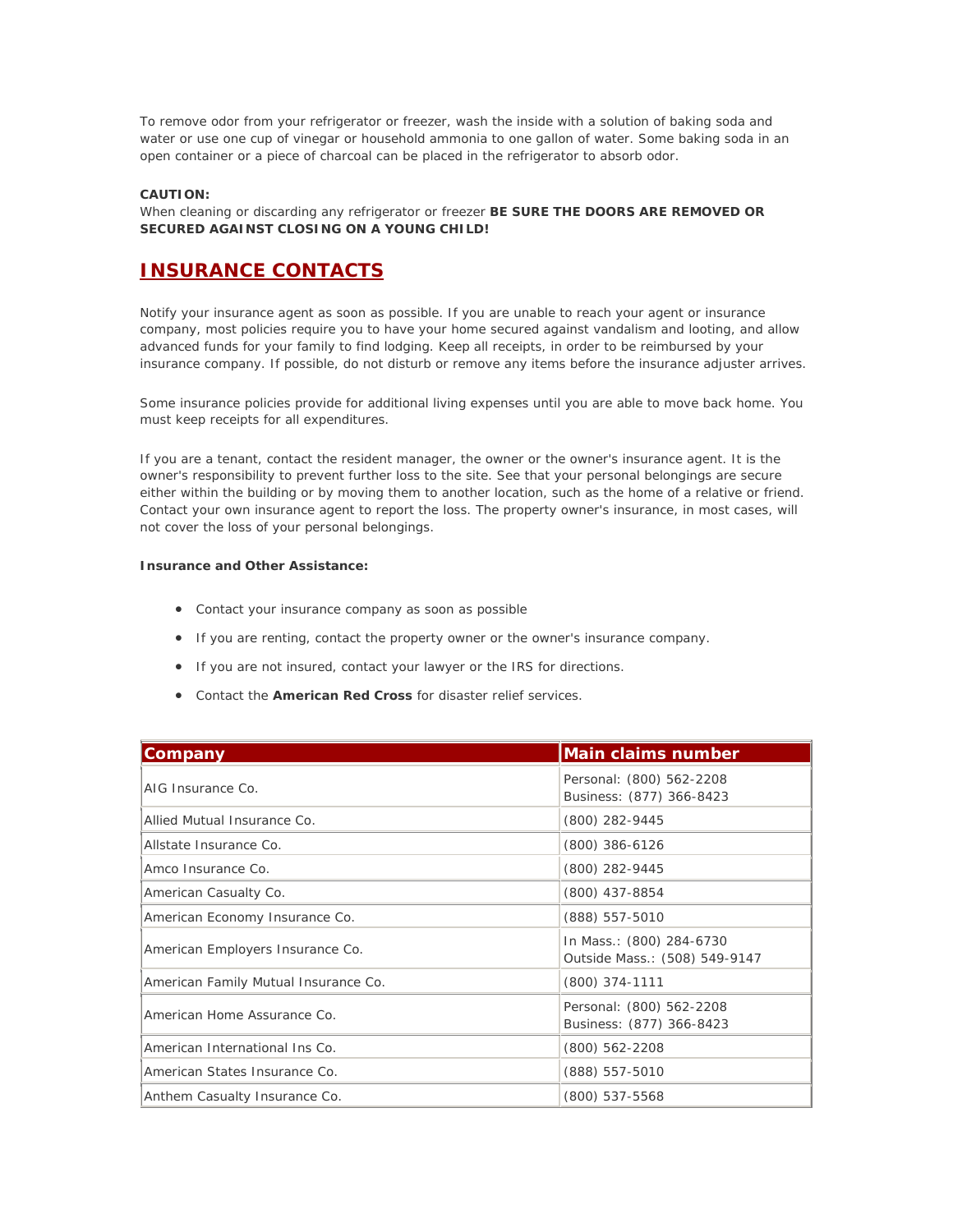| Arbella Mutual Insurance Co.                             | $(617)$ 328-2428                                             |
|----------------------------------------------------------|--------------------------------------------------------------|
| Arkwright Mutual Insurance Co.                           | (781) 890-9300 ext. 2502                                     |
| Atlanta Casualty Co.                                     | (770) 447-8930                                               |
| Atlantic Mutual Insurance Co.                            | (800) 945-7461                                               |
| Auto Club of Southern California Interinsurance Exchange | 24-hour, toll-free claims hotline                            |
| Auto-Owners Insurance Co.                                | $(517)$ 323-1365                                             |
| Berkshire Mutual Insurance Co.                           | (800) 892-8877                                               |
| Birmingham Fire Insurance of PA                          | $(877)$ 366-8423                                             |
| Buckeye Union Insurance Co.                              | $(312)$ 822-5000                                             |
| California State Auto Assn. Inter-Ins                    | (800) 922-8228                                               |
| Camden Fire Insurance Assn.                              | (888) 421-2111                                               |
| CIGNA Property & Casualty Ins Co.                        | $(215)$ 761-1000                                             |
| Cincinnati Insurance Co.                                 | Call your agent                                              |
| Citizens Insurance Co. of America                        | (800) 628-0250                                               |
| Colonial Penn Insurance Co.                              | (800) 523-4040                                               |
| Commerce & Industry Insurance Co.                        | (877) 366-8423                                               |
| Commerce Insurance Co.                                   | (800) 221-1605                                               |
| Commercial Union Insurance Co.                           | In Mass.: (800) 284-6730<br>Outside of Mass.: (508) 549-9147 |
| Continental Casualty Co.                                 | $(312)$ 822-5000                                             |
| Continental Insurance Co.                                | $(312)$ 822-5000                                             |
| Coregis Insurance Co.                                    | $(312) 849 - 5000$                                           |
| Country Companies Insurance Group                        | (800) 846-0100                                               |
| <b>CUMIS Insurance Society Inc</b>                       | (800) 637-2676                                               |
| Dairyland Insurance Co.                                  | $(715)$ 346-9200                                             |
| Deerbrook Insurance Co.                                  | $(800)$ 253-6611                                             |
| Explorer Insurance Co.                                   | (858) 350-2400                                               |
| Farmers Insurance Group of Cos.                          | (888) 516-5656                                               |
| Fidelity & Deposit Co. of MD                             | (800) 854-6011                                               |
| Fire Insurance Exchange                                  | $(323)$ 964-8911                                             |
| Firemens Insurance Co. of Newark NJ                      | $(312)$ 822-5000                                             |
| Foremost Insurance Co.                                   | (800) 527-3907                                               |
| Fortune Insurance Co.                                    | (800) 933-8585                                               |
| GEICO Indemnity Co.                                      | $(800)$ 841-3000                                             |
| General Accident Ins. Co. of America (CGU)               | (888) 421-2111                                               |
| General Casualty of WI                                   | (888) 737-8256                                               |
| General Insurance Co. of America                         | $(206) 545 - 5841$                                           |
| Georgia Farm Bureau Mutual Insurance Co.                 | (912) 474-8411                                               |
| Government Employees Insurance Co.                       | (800) 841-3000                                               |
| Grange Mutual Casualty Co.                               | $(800)$ 445-3030                                             |
| Great American Insurance Co.                             | (800) 724-7722                                               |
| Great West Casualty Co.                                  | (800) 228-8040                                               |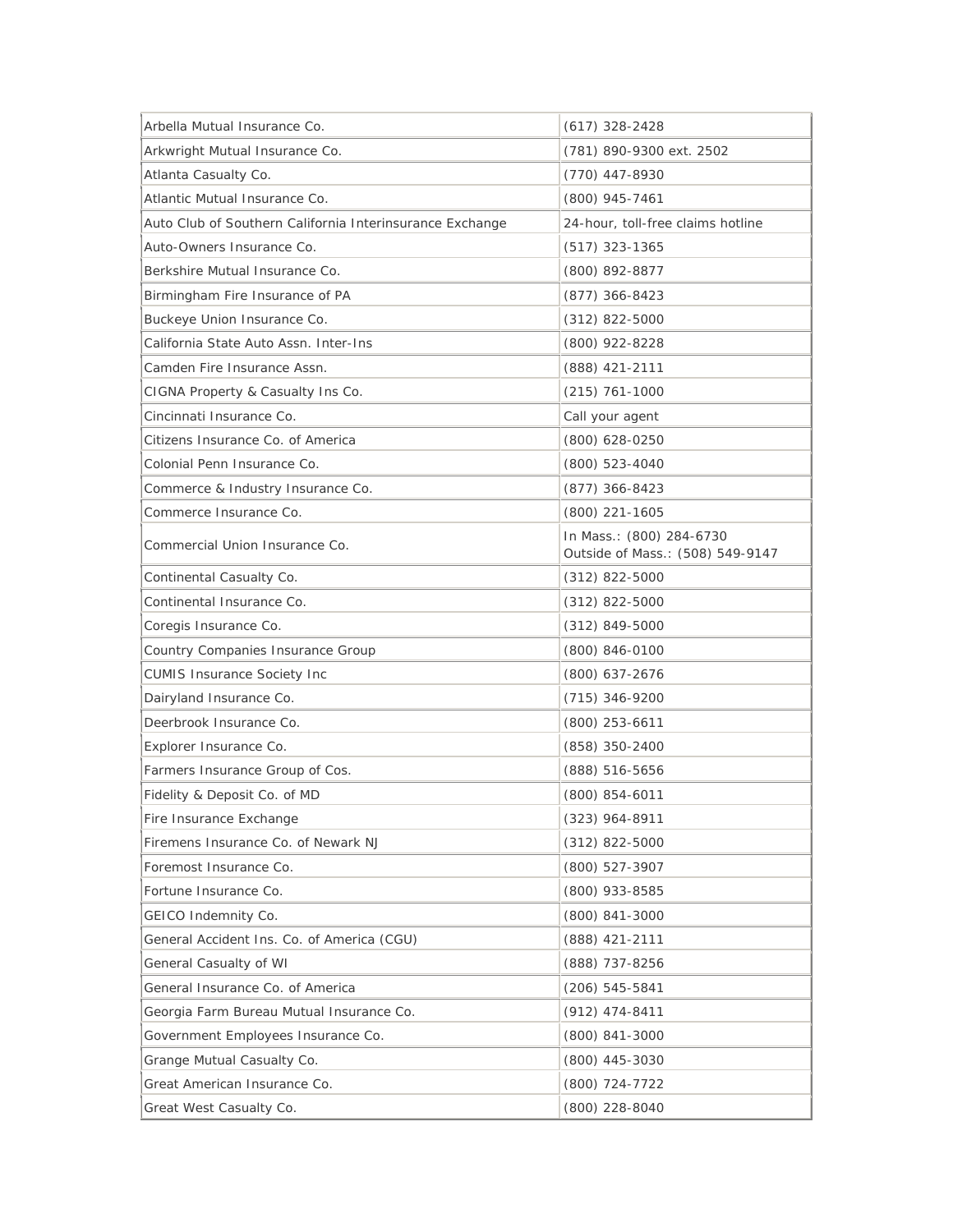| Hanover Insurance Co.                    | $(508)$ 855-8000                                             |
|------------------------------------------|--------------------------------------------------------------|
| Harleysville Insurance Cos.              | (800) 892-8877                                               |
| Hartford Accident & Indemnity Co.        | Personal: (800) 243-5860<br>Business: 1-800-327-3636         |
| Hartford Casualty Insurance Co.          | Personal: (800) 243-5860<br>Business: 1-800-327-3636         |
| Hartford Fire Insurance Co.              | Personal: (800) 243-5860<br>Business: 1-800-327-3636         |
| Horace Mann Insurance Co.                | (800) 999-1030                                               |
| Infinity Southern Insurance Co.          | $(800)$ 334-1661                                             |
| Indiana Farm Bureau Insurance            | (888) 392-5246                                               |
| Insurance Co. of North America           | $(215)$ 761-1000                                             |
| Insurance Co. of the State of PA         | Personal: (800) 562-2208<br>Business: (877) 366-8423         |
| Integon National Insurance Co.           | $(800)$ 468-3466                                             |
| Interinsurance Exchange Auto Club So.    | $(714) 850 - 5111$                                           |
| John Deere Insurance Co.                 | (800) 635-3377                                               |
| Kemper Auto and Home                     | 1-888-216-6066                                               |
| Kemper Insurance Co.                     | Call your agent                                              |
| Kentucky Farm Bureau Mutual Ins. Co.     | Call your agent                                              |
| Lexington Insurance Co.                  | $(877)$ 366-8423                                             |
| Liberty Insurance Corp.                  | (800) 526-1547                                               |
| Liberty Mutual Fire Insurance Co.        | $(800)$ 526-1547                                             |
| Liberty Mutual Insurance Co.             | (800) 526-1547                                               |
| Lumbermens Mutual Casualty Co.           | Call your agent                                              |
| Medical Liability Mutual Ins Co.         | $(212) 576 - 9850$                                           |
| Metropolitan Property & Casualty Co.     | $(800)$ 854-6011                                             |
| Mid-Century Insurance Co.                | $(323)$ 964-8911                                             |
| Motors Insurance Corp.                   | $(313) 556 - 4632$                                           |
| National Fire Ins. Co. of Hartford       | $(312)$ 822-5000                                             |
| National Indemnity Co                    | $(402)$ 536-3000                                             |
| National Union Fire Ins. Pittsburgh      | Personal: (800) 562-2208<br>Business: (877) 366-8423         |
| Nationwide Mutual Fire Insurance Co.     | (800) 421-3535                                               |
| Nationwide Mutual Insurance Co.          | (800) 421-3535                                               |
| New Hampshire Insurance Co.              | $(877)$ 366-8423                                             |
| New Jersey Manufacturers Ins. Co.        | $(609)$ 883-1300                                             |
| New York Casualty Insurance Co.          | (800) 892-8877                                               |
| North Carolina Farm Bureau Mutual Ins.   | (919) 782-1705 ext. 8693                                     |
| North River Insurance Co.                | In Mass.: (800) 284-6730<br>Outside of Mass.: (508) 549-9147 |
| Northern Assurance Co. of America        | $(617)$ 725-7033                                             |
| Occidental Fire & Casualty Insurance Co. | (800) 525-7486                                               |